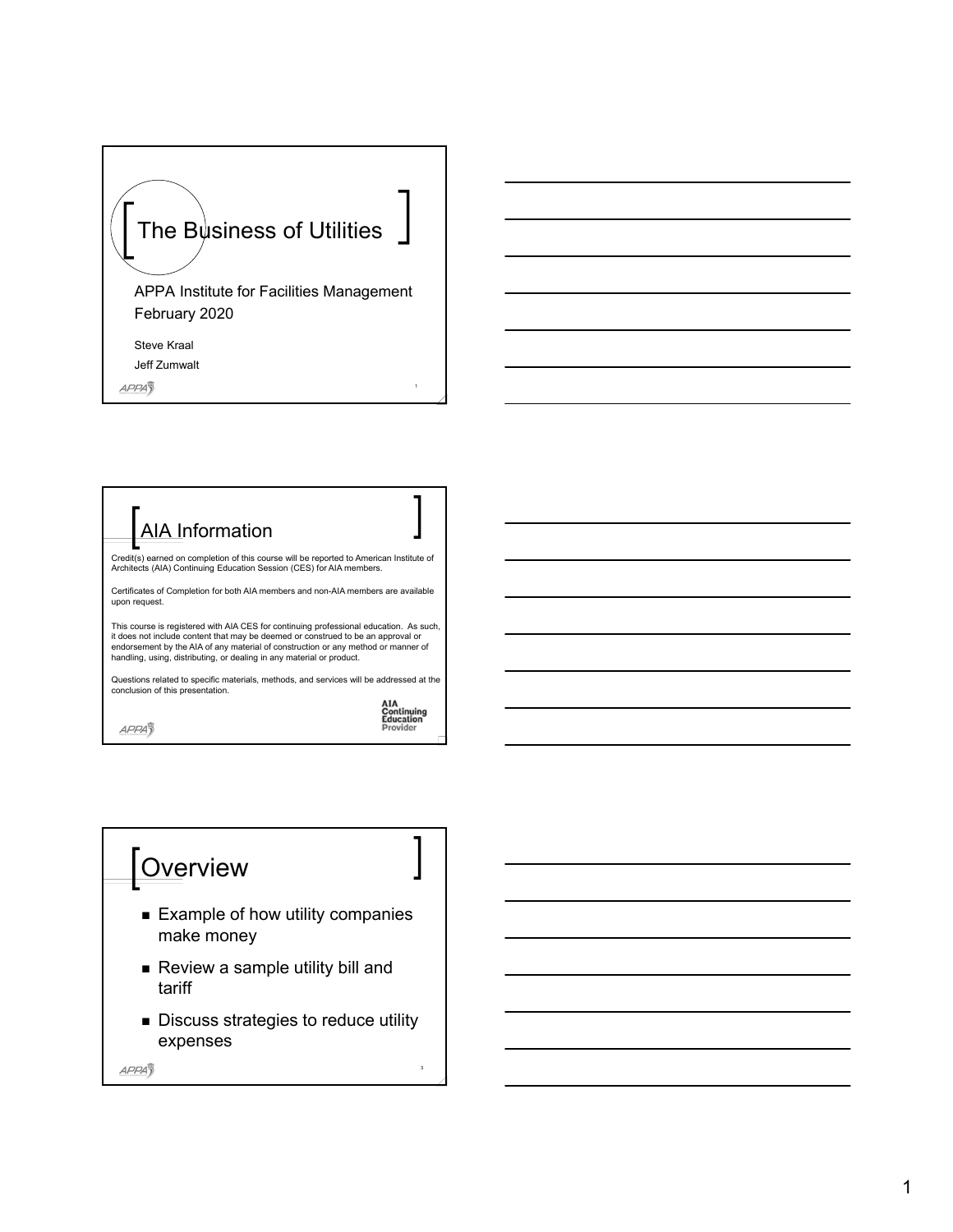

- **Rate base**  amount invested in the "system" by utility company
- **Rate of return** the percentage the utility company earns on the rate base

4

APPA<sub>3</sub>





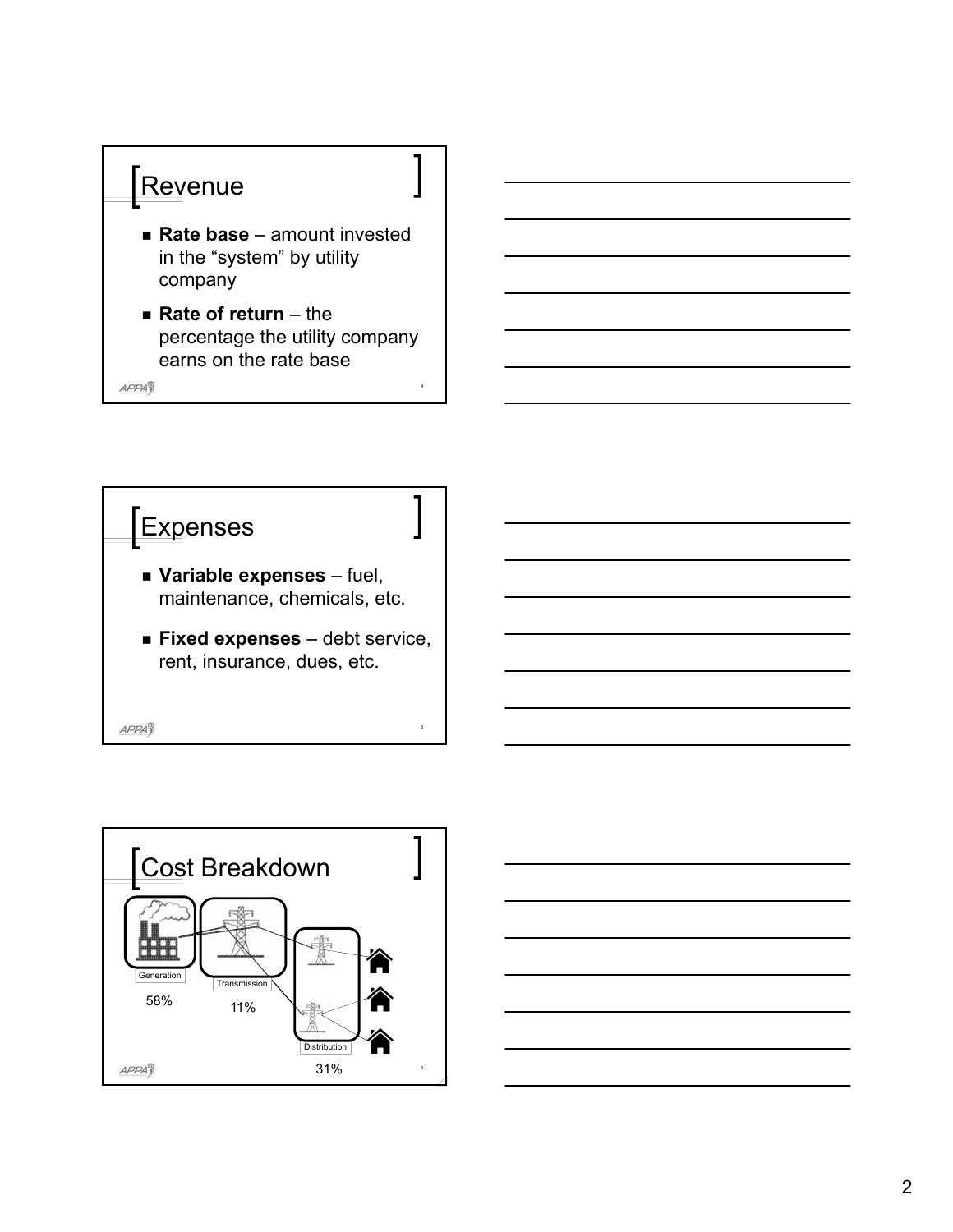







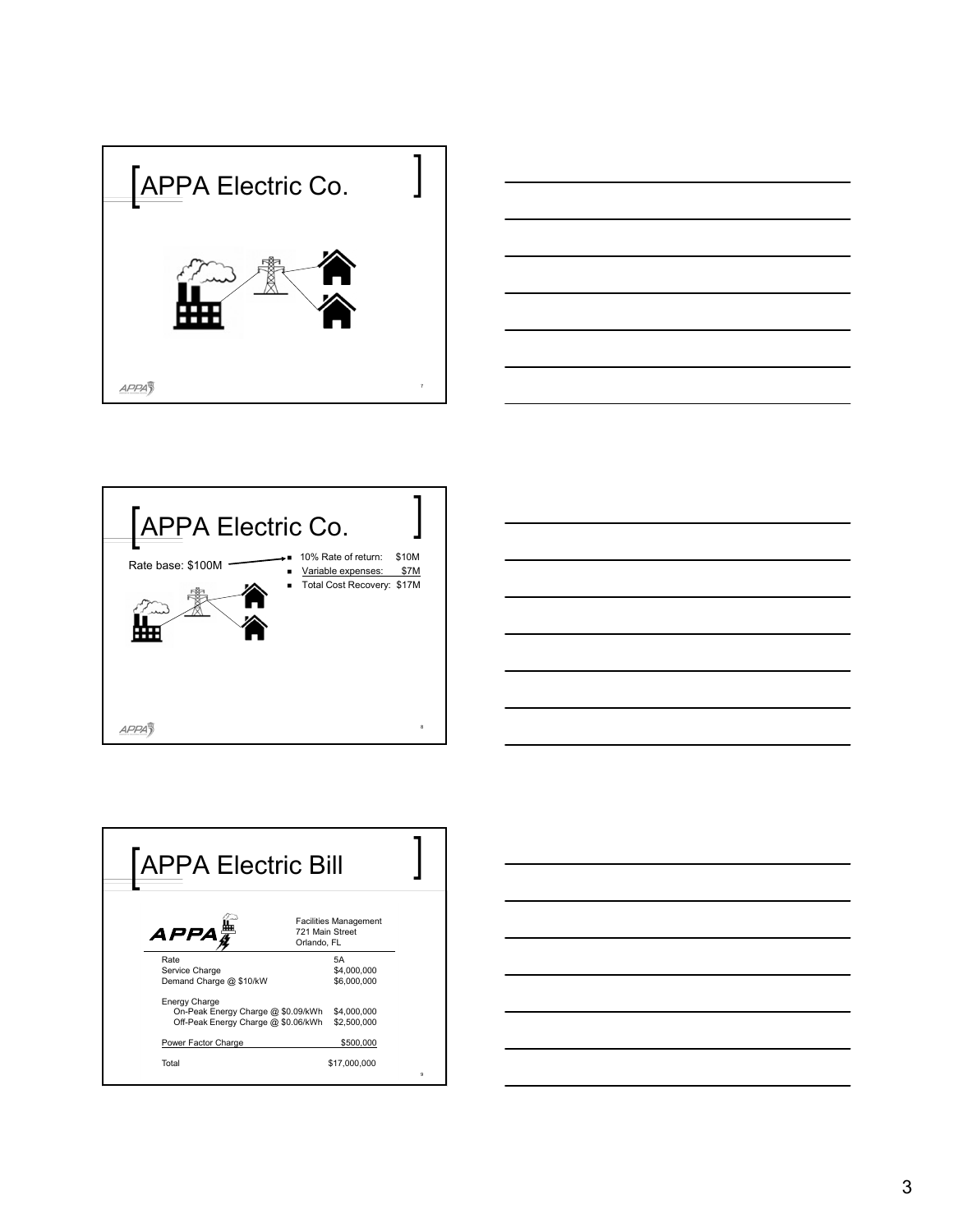| <b>APPA Electric Bill</b>                                        |                                                         |                                                                    |
|------------------------------------------------------------------|---------------------------------------------------------|--------------------------------------------------------------------|
| EJ EJ,                                                           | Facilities Management<br>721 Main Street<br>Orlando, FL | The Service and<br>Demand<br>Charges recover<br>the fixed costs of |
| Rate<br>Service Charge<br>Demand Charge @ \$10/kW                | 5A<br>\$4,000,000<br>\$6,000,000                        |                                                                    |
| Energy Charge<br>On-Peak Energy Charge<br>Off-Peak Energy Charge | \$4,000,000<br>\$2,500,000                              | providing service<br>to this customer<br>class                     |
| Power Factor Charge                                              | \$500,000                                               |                                                                    |
| Total                                                            | \$17,000,000                                            | 10                                                                 |









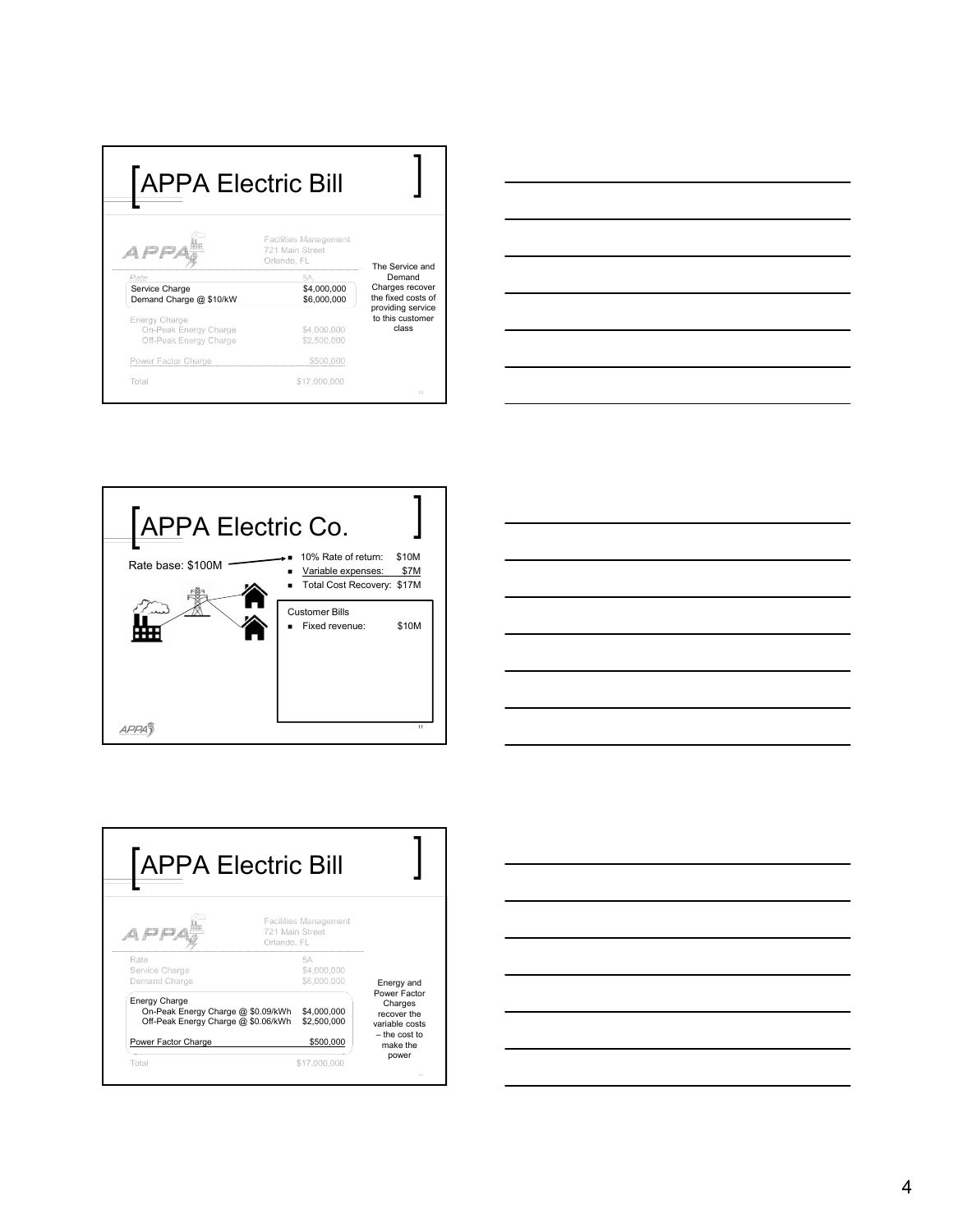









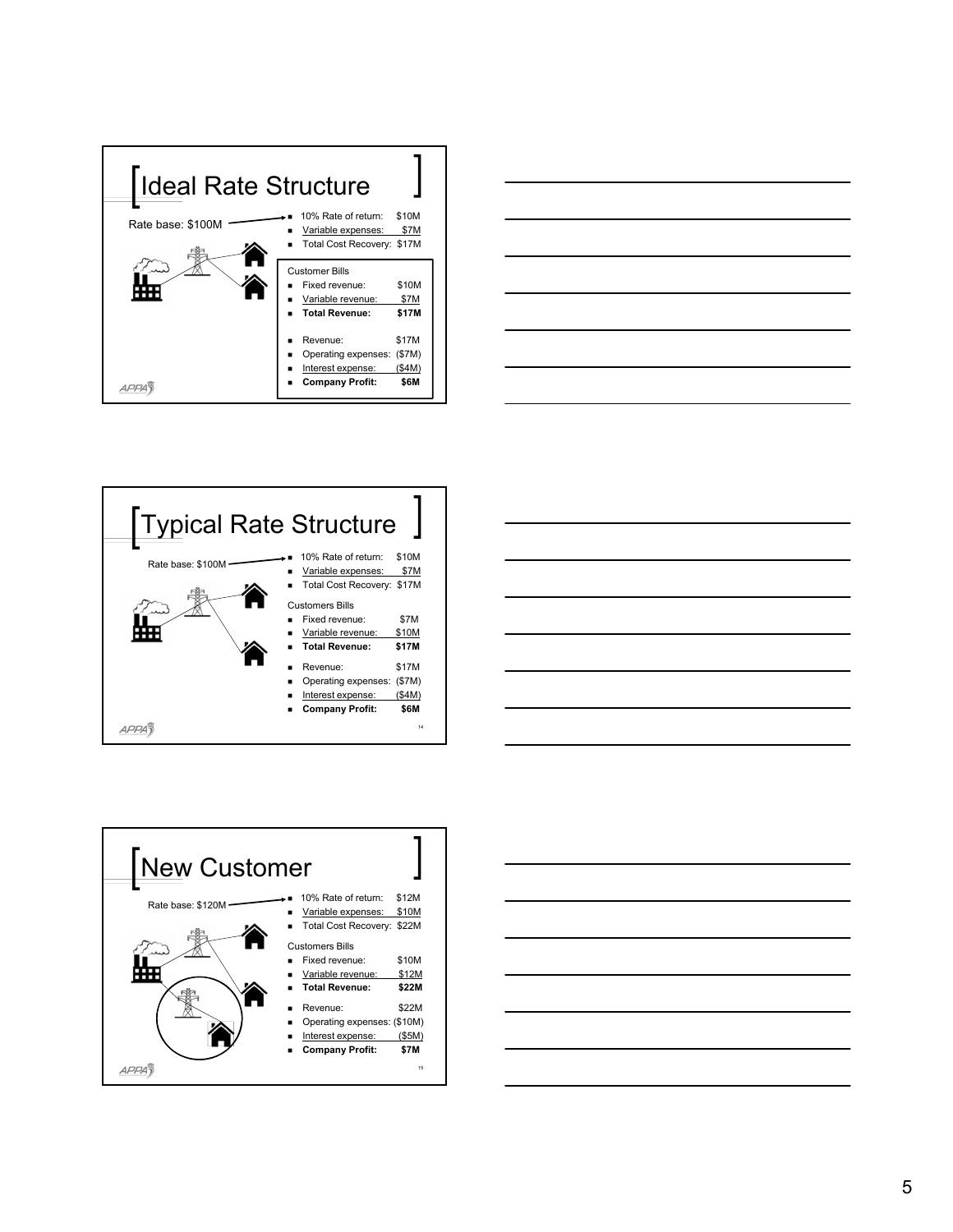









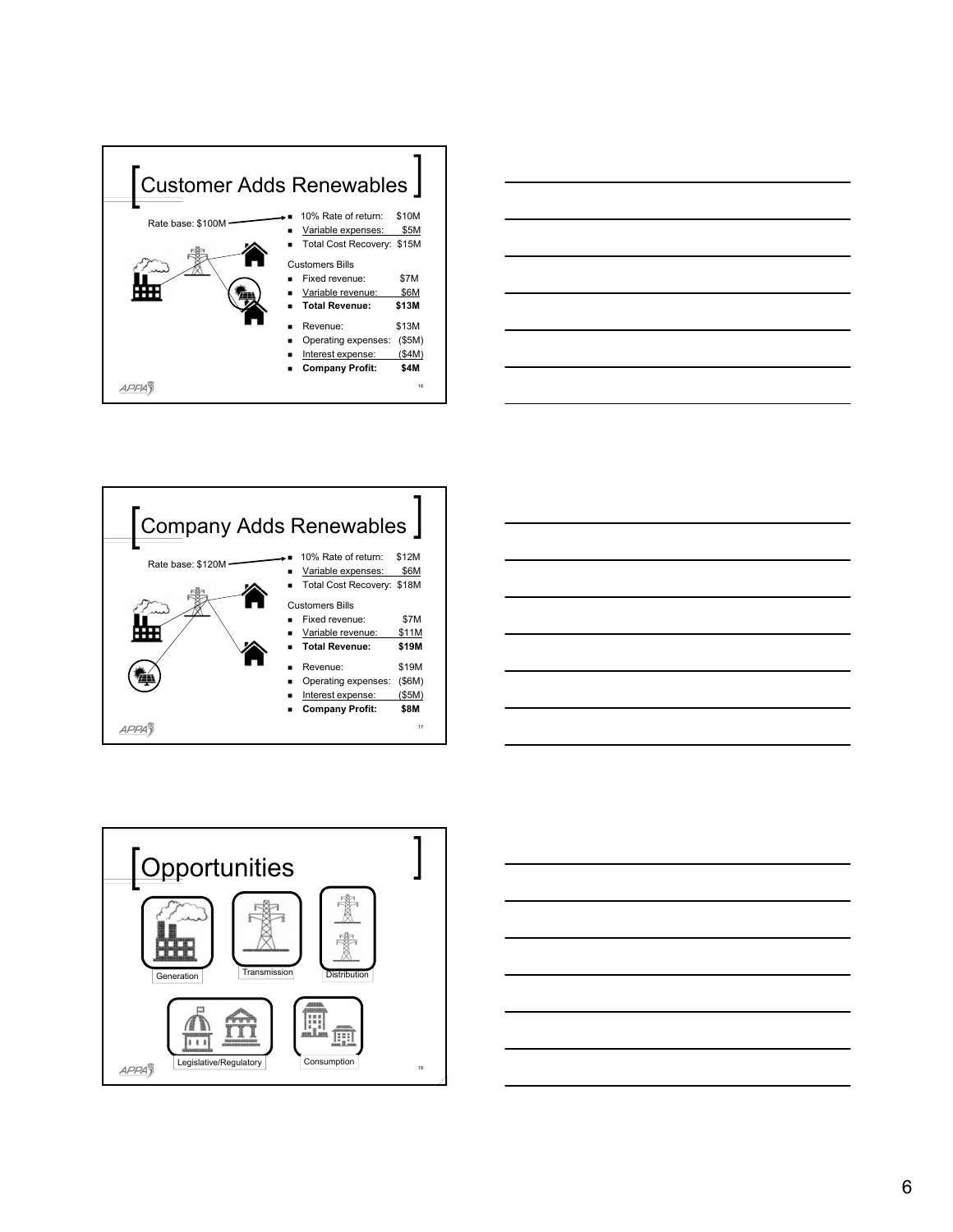